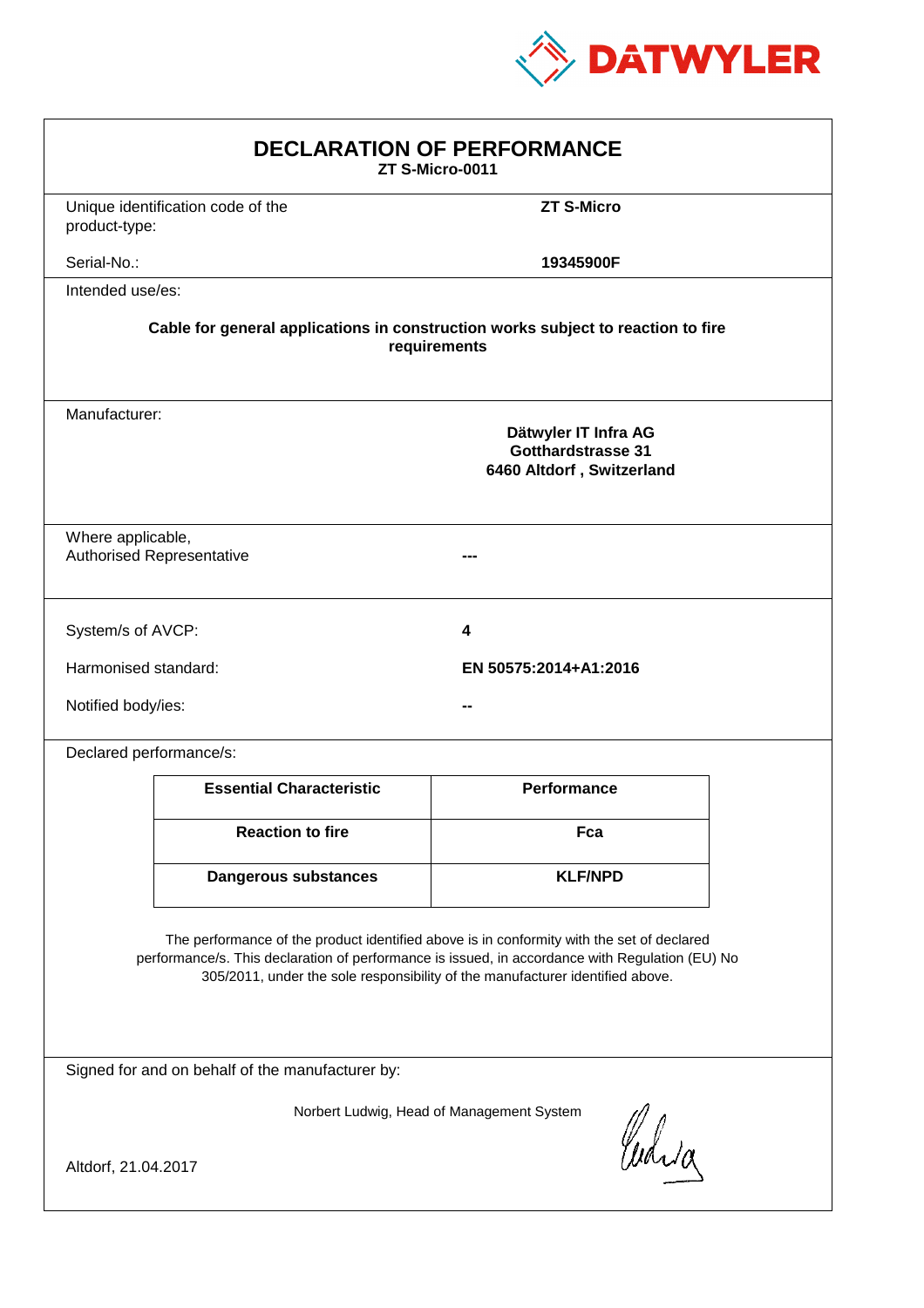

| LEISTUNGSERKLÄRUNG<br>ZT S-Micro-0011                                                                                                                                                                                                                      |                                              |                                                                                |  |  |
|------------------------------------------------------------------------------------------------------------------------------------------------------------------------------------------------------------------------------------------------------------|----------------------------------------------|--------------------------------------------------------------------------------|--|--|
|                                                                                                                                                                                                                                                            | Eindeutiger Kenncode des Produkttyps:        | <b>ZT S-Micro</b>                                                              |  |  |
| Serien-Nr.:                                                                                                                                                                                                                                                |                                              | 19345900F                                                                      |  |  |
| Verwendungszweck(e):                                                                                                                                                                                                                                       |                                              |                                                                                |  |  |
| Kabel/Leitung für allgemeine Anwendungen in Bauwerken in Bezug auf die<br>Anforderungen an das Brandverhalten                                                                                                                                              |                                              |                                                                                |  |  |
| Hersteller:                                                                                                                                                                                                                                                |                                              | Dätwyler IT Infra AG<br><b>Gotthardstrasse 31</b><br>6460 Altdorf, Switzerland |  |  |
|                                                                                                                                                                                                                                                            | Wo anwendbar, Bevollmächtigter:              |                                                                                |  |  |
| Leistungsbeständigkeit:                                                                                                                                                                                                                                    | System(e) zur Bewertung und Überprüfung der  | 4                                                                              |  |  |
|                                                                                                                                                                                                                                                            | Harmonisierte Norm:<br>EN 50575:2014+A1:2016 |                                                                                |  |  |
|                                                                                                                                                                                                                                                            | Notifizierte Stelle(n):                      |                                                                                |  |  |
| Erklärte Leistung(en):                                                                                                                                                                                                                                     |                                              |                                                                                |  |  |
|                                                                                                                                                                                                                                                            | <b>Wesentliche Merkmale</b>                  | Leistung                                                                       |  |  |
|                                                                                                                                                                                                                                                            | <b>Brandverhalten</b>                        | Fca                                                                            |  |  |
|                                                                                                                                                                                                                                                            | Gefährliche Stoffe                           | <b>KLF/NPD</b>                                                                 |  |  |
| Die Leistung des vorstehenden Produkts entspricht der erklärten Leistung/den erklärten<br>Leistungen. Für die Erstellung der Leistungserklärung im Einklang mit der Verordnung (EU) Nr.<br>305/2011 ist allein der obengenannte Hersteller verantwortlich. |                                              |                                                                                |  |  |
| Unterzeichnet für den Hersteller und im Namen des Herstellers von:                                                                                                                                                                                         |                                              |                                                                                |  |  |
| Norbert Ludwig, Head of Management System                                                                                                                                                                                                                  |                                              |                                                                                |  |  |
| Cudia<br>Altdorf, 21.04.2017                                                                                                                                                                                                                               |                                              |                                                                                |  |  |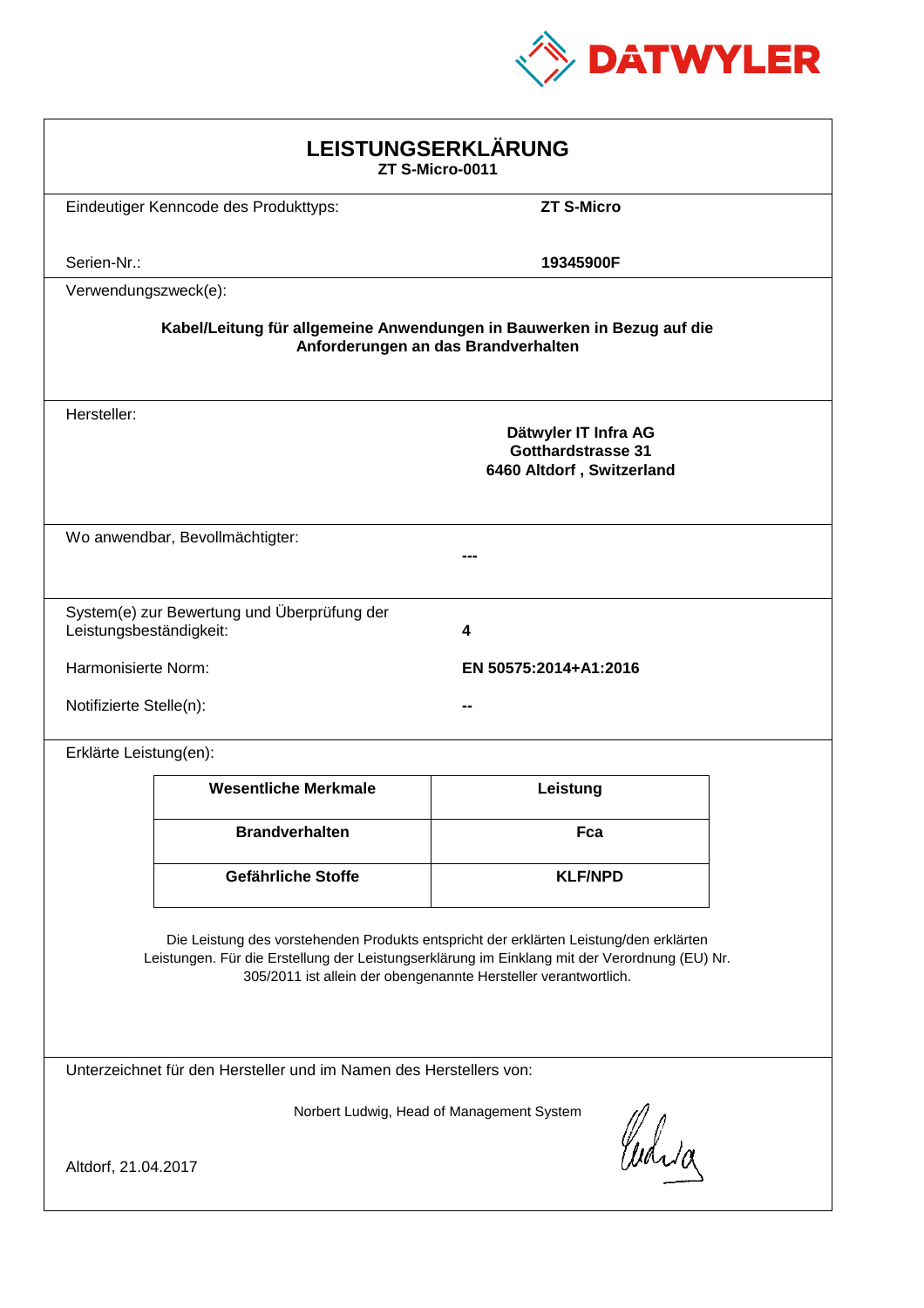

| <b>PRESTATIEVERKLARING</b><br>ZT S-Micro-0011                                                                                                                                                                                                                               |                                     |                                                                         |  |  |
|-----------------------------------------------------------------------------------------------------------------------------------------------------------------------------------------------------------------------------------------------------------------------------|-------------------------------------|-------------------------------------------------------------------------|--|--|
| producttype:                                                                                                                                                                                                                                                                | Unieke identificatiecode van het    | <b>ZT S-Micro</b>                                                       |  |  |
| Serienr.:                                                                                                                                                                                                                                                                   |                                     | 19345900F                                                               |  |  |
| Beoogd(e) gebruik(en):                                                                                                                                                                                                                                                      |                                     |                                                                         |  |  |
| Kabels voor algemene toepassingen in bouwwerken die onder<br>voorschriften inzake materiaalgedrag bij brand vallen                                                                                                                                                          |                                     |                                                                         |  |  |
| Fabrikant:                                                                                                                                                                                                                                                                  |                                     | Dätwyler IT Infra AG<br>Gotthardstrasse 31<br>6460 Altdorf, Switzerland |  |  |
|                                                                                                                                                                                                                                                                             | indien van toepassing, Gemachtigde: |                                                                         |  |  |
| Het systeem of de systemen voor de<br>beoordeling en verificatie van de<br>4<br>prestatiebestendigheid:<br>Geharmoniseerde norm:<br>EN 50575:2014+A1:2016<br>Aangemelde instantie(s):                                                                                       |                                     |                                                                         |  |  |
| Aangegeven prestatie(s)                                                                                                                                                                                                                                                     |                                     |                                                                         |  |  |
|                                                                                                                                                                                                                                                                             | Essentiële kenmerken                | <b>Prestatie</b>                                                        |  |  |
|                                                                                                                                                                                                                                                                             | <b>Brandreactie</b>                 | Fca                                                                     |  |  |
|                                                                                                                                                                                                                                                                             | Gevaarlijke stoffen                 | <b>KLF/NPD</b>                                                          |  |  |
| De prestaties van het hierboven omschreven product zijn conform de aangegeven prestaties. Deze<br>prestatieverklaring wordt in overeenstemming met Verordening (EU) nr. 305/2011 onder de exclusieve<br>verantwoordelijkheid van de hierboven vermelde fabrikant verstrekt. |                                     |                                                                         |  |  |
| Ondertekend voor en namens de fabrikant door:                                                                                                                                                                                                                               |                                     |                                                                         |  |  |
| Norbert Ludwig, Head of Management System<br>Curia<br>Altdorf, 21.04.2017                                                                                                                                                                                                   |                                     |                                                                         |  |  |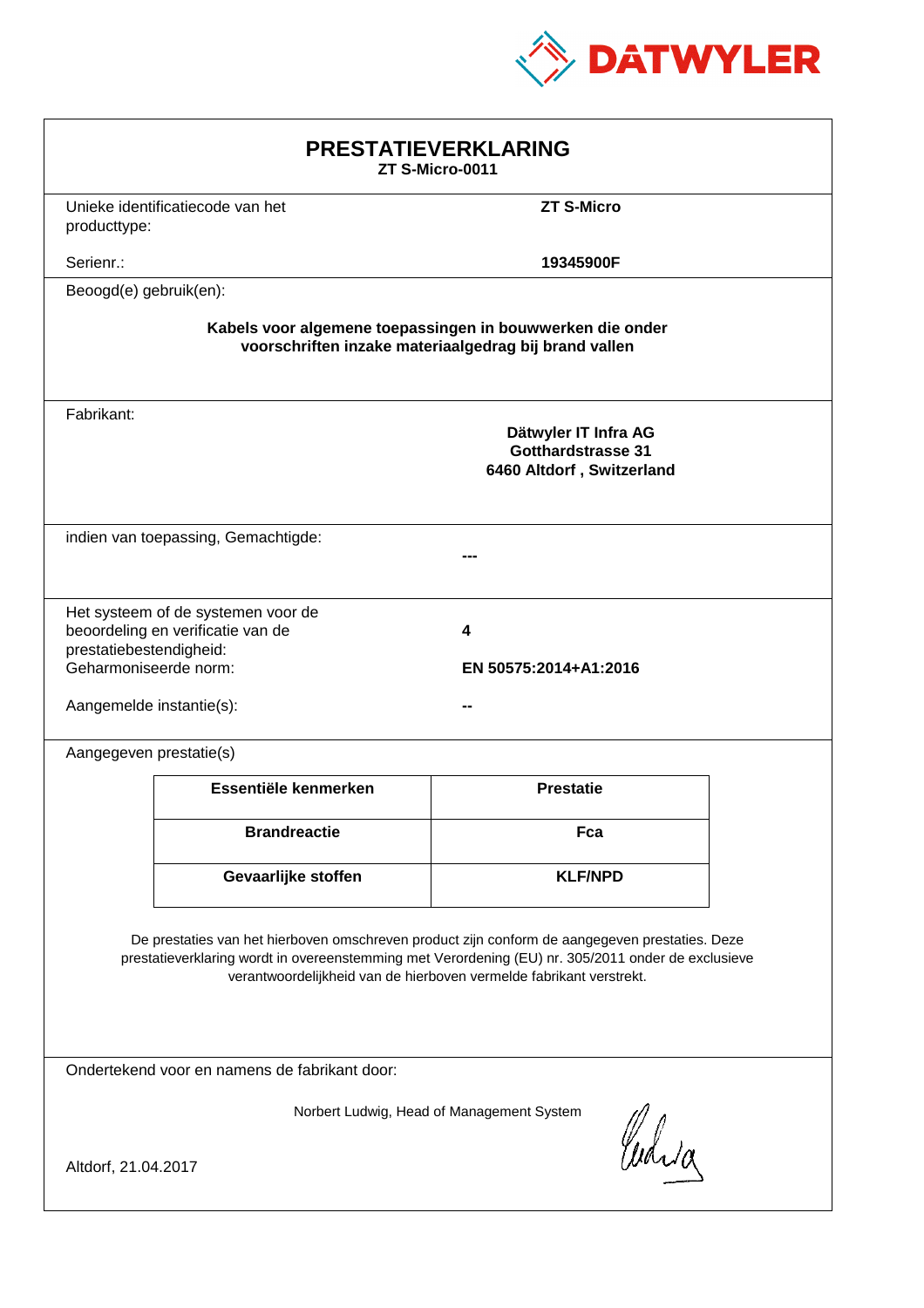

| DÉCLARATION DES PERFORMANCES<br>ZT S-Micro-0011                |                                                                   |                                                                                                                                                                                                                                                                  |  |
|----------------------------------------------------------------|-------------------------------------------------------------------|------------------------------------------------------------------------------------------------------------------------------------------------------------------------------------------------------------------------------------------------------------------|--|
| produit type:                                                  | Code d'identification unique du                                   | <b>ZT S-Micro</b>                                                                                                                                                                                                                                                |  |
| Numéro de série:                                               |                                                                   | 19345900F                                                                                                                                                                                                                                                        |  |
| Usage(s) prévu(s):                                             |                                                                   |                                                                                                                                                                                                                                                                  |  |
|                                                                |                                                                   | Câble pour applications générales dans les ouvrages de construction soumis<br>aux exigences de réaction au feu                                                                                                                                                   |  |
| Fabricant:                                                     |                                                                   | Dätwyler IT Infra AG<br><b>Gotthardstrasse 31</b><br>6460 Altdorf, Switzerland                                                                                                                                                                                   |  |
|                                                                | Le cas échéant, Mandataire                                        |                                                                                                                                                                                                                                                                  |  |
| performances:<br>Norme harmonisée:<br>Organisme(s) notifié(s): | Système(s) d'évaluation et de<br>vérification de la constance des | 4<br>EN 50575:2014+A1:2016                                                                                                                                                                                                                                       |  |
|                                                                | Performance(s) déclarée(s):                                       |                                                                                                                                                                                                                                                                  |  |
|                                                                | Caractéristique essentielle                                       | <b>Performance</b>                                                                                                                                                                                                                                               |  |
|                                                                | <b>Réaction au feu</b>                                            | Fca                                                                                                                                                                                                                                                              |  |
|                                                                | <b>Substances dangereuses</b>                                     | <b>KLF/NPD</b>                                                                                                                                                                                                                                                   |  |
|                                                                |                                                                   | Les performances du produit identifié ci-dessus sont conformes aux performances déclarées.<br>Conformément au règlement (UE) no 305/2011, la présente déclaration des performances est<br>établie sous la seule responsabilité du fabricant mentionné ci-dessus. |  |
|                                                                | Signé pour le fabricant et en son nom par:                        |                                                                                                                                                                                                                                                                  |  |
| Altdorf, 21.04.2017                                            |                                                                   | Norbert Ludwig, Head of Management System<br>Curia                                                                                                                                                                                                               |  |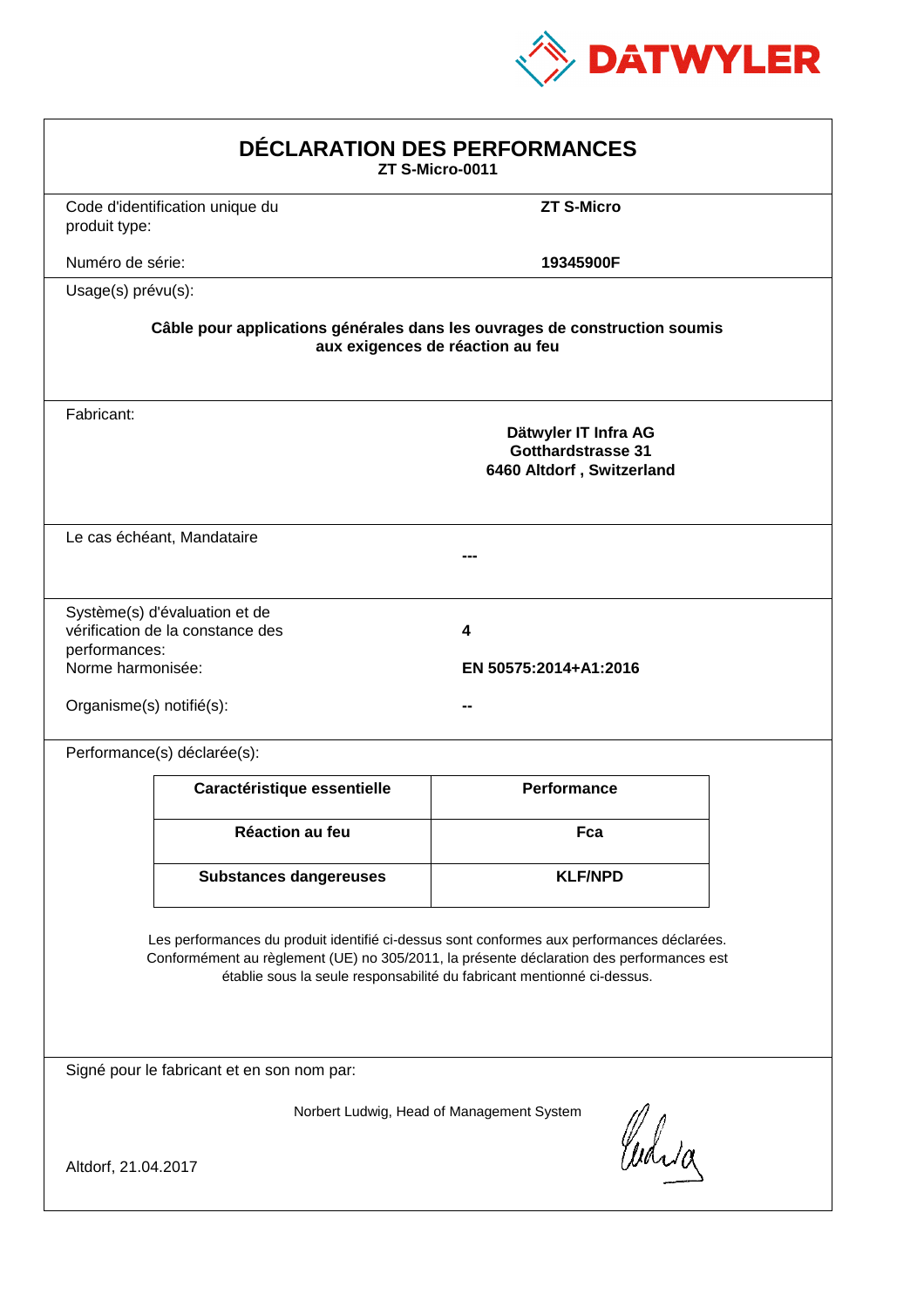

| <b>DECLARACIÓN DE PRESTACIONES</b><br>ZT S-Micro-0011                                                                                                                                                                                                                                                                                         |                                                                                                        |                            |  |  |  |
|-----------------------------------------------------------------------------------------------------------------------------------------------------------------------------------------------------------------------------------------------------------------------------------------------------------------------------------------------|--------------------------------------------------------------------------------------------------------|----------------------------|--|--|--|
| producto tipo:                                                                                                                                                                                                                                                                                                                                | Código de identificación única del                                                                     | <b>ZT S-Micro</b>          |  |  |  |
| Número de serie:                                                                                                                                                                                                                                                                                                                              |                                                                                                        | 19345900F                  |  |  |  |
|                                                                                                                                                                                                                                                                                                                                               | Usos previstos:                                                                                        |                            |  |  |  |
|                                                                                                                                                                                                                                                                                                                                               | Cable sujeto a requisitos de reacción al fuego para aplicaciones generales en obras<br>de construcción |                            |  |  |  |
| Fabricante:                                                                                                                                                                                                                                                                                                                                   | Dätwyler IT Infra AG<br><b>Gotthardstrasse 31</b><br>6460 Altdorf, Switzerland                         |                            |  |  |  |
|                                                                                                                                                                                                                                                                                                                                               | En su caso, Representante autorizado:                                                                  |                            |  |  |  |
| $(EVCP)$ :<br>Norma armonizada:<br>Organismos notificados:                                                                                                                                                                                                                                                                                    | Sistemas de evaluación y verificación<br>de la constancia de las prestaciones                          | 4<br>EN 50575:2014+A1:2016 |  |  |  |
|                                                                                                                                                                                                                                                                                                                                               | Prestaciones declaradas:                                                                               |                            |  |  |  |
|                                                                                                                                                                                                                                                                                                                                               | Característica esencial                                                                                | <b>Prestaciones</b>        |  |  |  |
|                                                                                                                                                                                                                                                                                                                                               | Reacción al fuego                                                                                      | Fca                        |  |  |  |
|                                                                                                                                                                                                                                                                                                                                               | <b>Sustancias peligrosas</b>                                                                           | <b>KLF/NPD</b>             |  |  |  |
| Las prestaciones del producto identificado anteriormente son conformes con el conjunto de<br>prestaciones declaradas. La presente declaración de prestaciones se emite, de conformidad con<br>el Reglamento (UE) nº 305/2011, bajo la sola responsabilidad del fabricante arriba identificado.<br>Firmado por y en nombre del fabricante por: |                                                                                                        |                            |  |  |  |
|                                                                                                                                                                                                                                                                                                                                               |                                                                                                        |                            |  |  |  |
| Norbert Ludwig, Head of Management System<br>Curia<br>Altdorf, 21.04.2017                                                                                                                                                                                                                                                                     |                                                                                                        |                            |  |  |  |